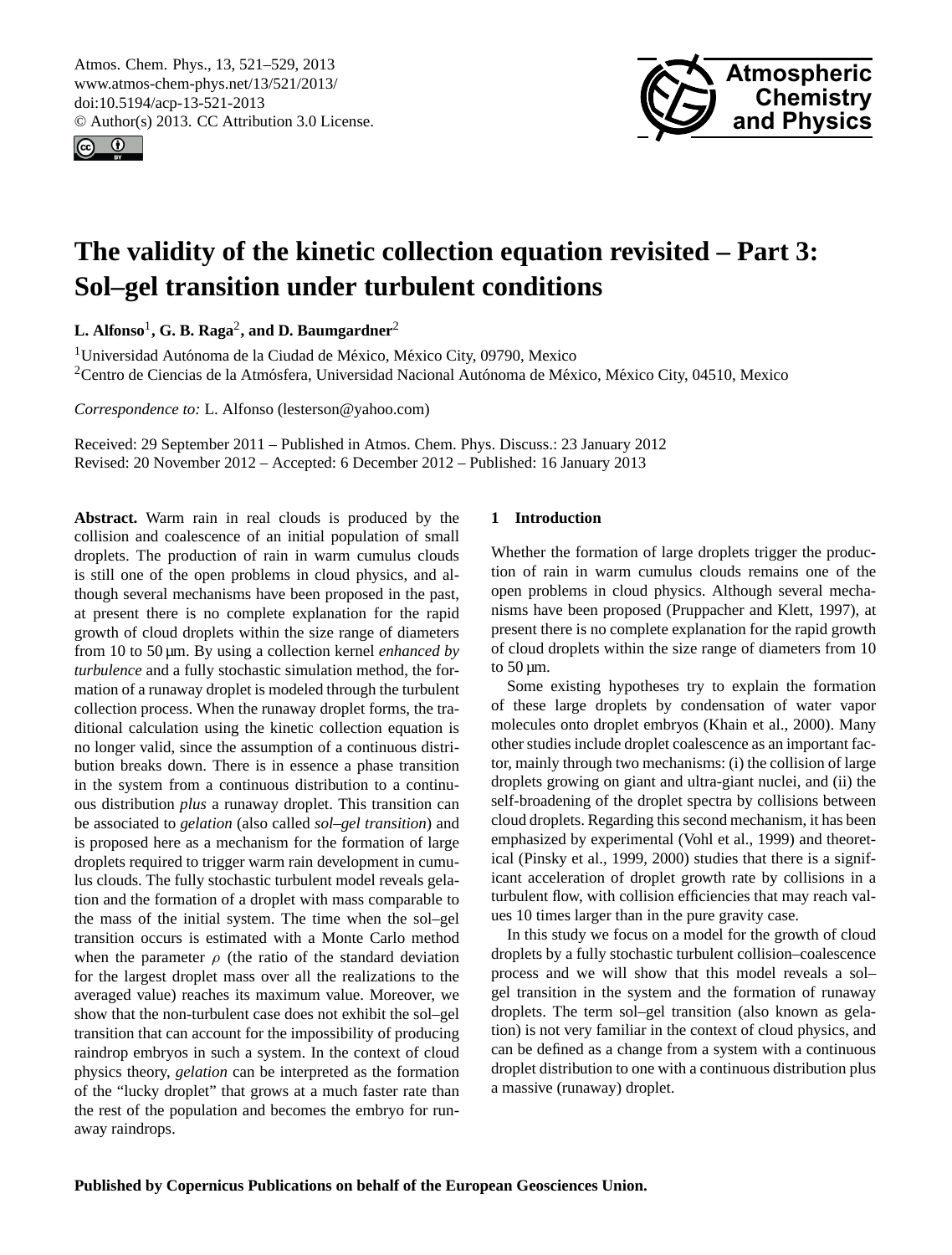### **1.1 Approach of previous studies**

The kinetic collection or coagulation equation (hereafter KCE) has long been used to model the time evolution of droplet size distributions due to collection events. The discrete version of this equation can be written as (Pruppacher and Klett, 1997)

$$
\frac{\partial N(i,t)}{\partial t} = \frac{1}{2} \sum_{j=1}^{i-1} K(i-j,j)N(i-j)N(j) - N(i) \sum_{j=1}^{\infty} K(i,j)N(j)
$$
\n(1)

where  $N(i, t)$  is the average number of droplets with mass  $x_i$ , and  $K(i, j)$  is the coagulation kernel related to the probability of coalescence of two drops of masses  $x_i$  and  $x_j$ . In Eq. (1), the time rate of change of the average number of droplets with mass  $x_i$  is determined as the difference between two terms: the first term describes the average rate of production of droplets of mass  $x_i$  due to coalescence between pairs of droplets whose masses add up to mass  $x_i$ , and the second term describes the average rate of depletion of droplets with mass  $x_i$  due to their collisions and coalescence with other droplets. Although the term stochastic has been associated with the KCE for historical reasons, it is clearly deterministic and has *no stochastic correlations or fluctuations included*.

As a matter of fact, the average spectrum obtained from Eq. (1) and the ensemble averaged spectrum obtained over different realizations of the stochastic collection process are different. The solution to the KCE and the expected values calculated from the stochastic process are only equal if the covariances are omitted from the probabilistic model, as shown in Bayewitz et al. (1974) and Tanaka and Nakazawa (1993). It is only when this condition is fulfilled that the deterministic solution provided by Eq. (1) corresponds to the average value of  $n_k$  over many realizations of the stochastic process.

The relevance of fluctuations compared to mean particle growth was discussed many years ago by Telford (1955), Robertson (1974) and Young (1975) and more recently by Kostinski and Shaw (2005). Telford (1955) introduced the probabilistic interpretation assuming that the concentration of droplets available for collection remains unchanged, and that the collecting droplets do not interact among themselves. Robertson (1974) basically follows the same approach as in Telford (1955), using a Monte Carlo procedure to calculate the collection process, also considered an idealized cloud of constant volume and assumed that only drop–droplet interactions are permitted. However, the method for selecting the time between coalescence events is not completely stochastic. Kostinski and Shaw (2005) adopted a version of Telford's approach to illustrate the influence of stochastic fluctuations, which can lead to a factor-of-10 acceleration in the growth of a few lucky drops. However, all these studies follow a *quasistochastic approach* (see the complete analysis in Gillespie,

1975a), which ignores fluctuations in the droplet mass spectrum.

The full stochastic approach was used by Bayewitz et al. (1974) and Gillespie (1975b), using a constant collection kernel. The stochastic completeness of the KCE was revisited more recently by Wang et al. (2006) for realistic collection kernels, resulting in a novel deduction of a master equation. They demonstrated that, for a system of finite liquid mass and narrow initial size distribution, *both stochastic correlations and fluctuations* are important.

## **1.2 Approach of this study**

We apply the pure stochastic model (Gillespie, 1975a) to perform a fully stochastic collision–coalescence calculation (see Appendix A) following Laurenzi et al. (2002), that inherently *incorporates all stochastic correlations* present in the collection process. This computational procedure is rigorously based on the probability distribution instead of using the kinetic collection equation.

As the collection process is stochastic in nature, it is, therefore, more accurately described by the master equation for the joint probability distribution  $P(n_1, n_2, ..., n_k, ..., t)$  for the occupation numbers  $\bar{n} = (n_1, n_2, ..., n_k, ...)$  at time t. This equation can be written as (Bayewitz et al., 1974)

$$
\frac{\partial P(\bar{n})}{\partial t} = \sum_{i=1}^{N} \sum_{j=i+1}^{N} K(i, j)(n_i + 1)(n_j + 1)
$$
  
\nP(..., n<sub>i</sub> + 1, ..., n<sub>j</sub> + 1, ..., n<sub>i+j</sub> - 1, ..., t)  
\n
$$
+ \sum_{i=1}^{N} \frac{1}{2} K(i, i)(n_i + 2)(n_i + 1) P(..., n_i + 2, ..., n_{2i} - 1, ..., t)
$$
  
\n
$$
- \sum_{i=1}^{N} \sum_{j=i+1}^{N} K(i, j)n_i n_j P(\bar{n}; t)
$$
  
\n
$$
- \sum_{i=1}^{N} \frac{1}{2} K(i, i)n_i (n_i - 1) P(\bar{n}; t)
$$
 (2)

Note that the KCE can be recovered from Eq. (2) by considering the mean value of  $n_k$ :

$$
\langle n_k \rangle = \sum_{\bar{n}} n_k P(\bar{n}; t), \tag{3}
$$

and assuming, as in Bayewitz et al. (1974), that  $\langle n_i n_j \rangle =$  $\langle n_i \rangle \langle n_j \rangle$ .

The first moment of the distribution of  $N(i, t)$  corresponds to the total mass in the system  $(M_1)$ ; the second moment  $(M<sub>2</sub>)$  for a number of droplet categories or sizes of the discrete distribution  $(N_d)$ , is defined as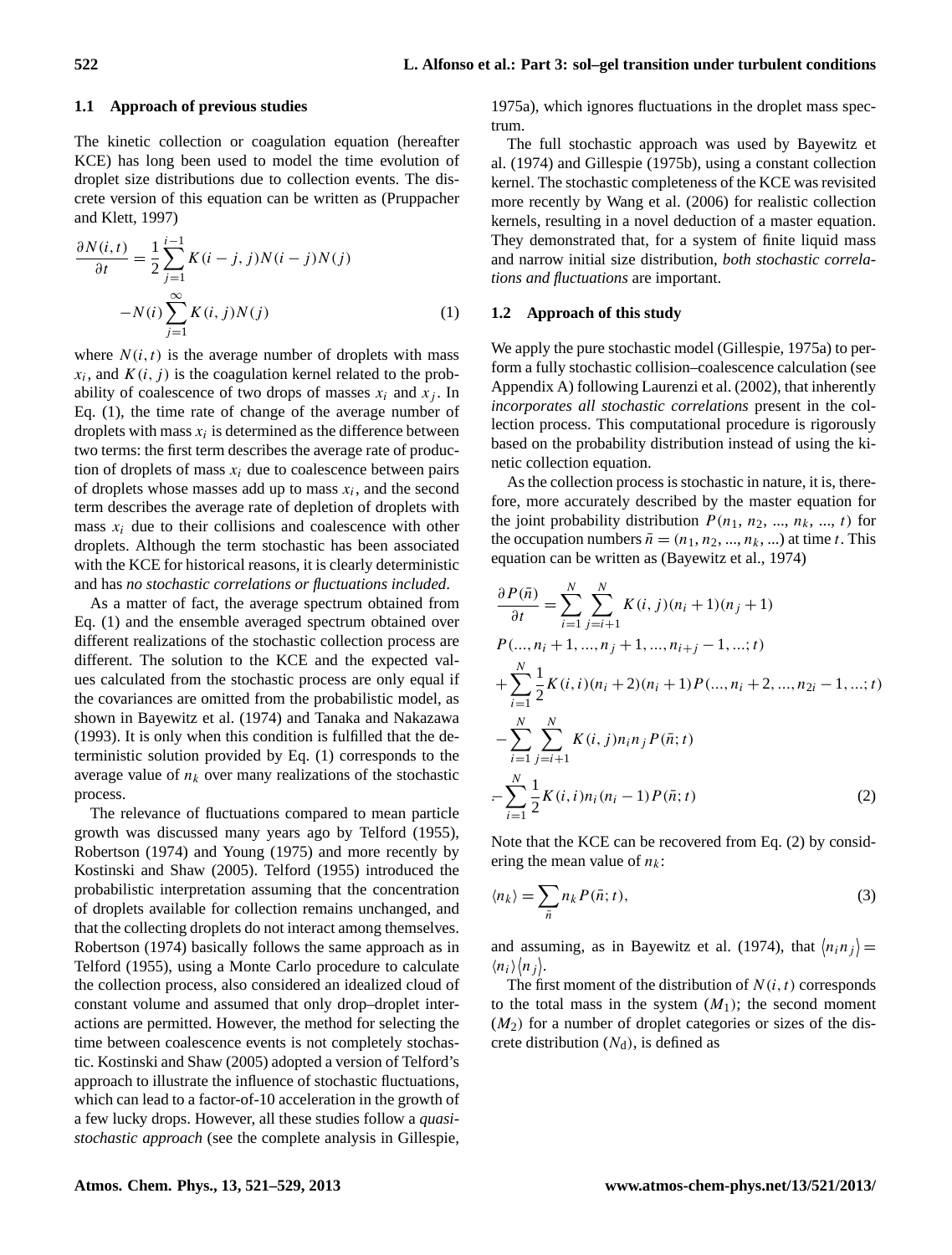$$
M_2(t) = \sum_{i=1}^{N_d} x_i^2 N(i, t).
$$
 (4)

Note that  $M_2$  may become undefined if the initial number of droplets is small or if the kernel  $K(i, j)$  increases sufficiently rapidly with  $x_i$  and  $x_j$ . In that case, the total mass in the system  $(M_1)$  starts to decrease. This is usually interpreted to mean that a macroscopic runaway droplet has formed (known as a *gel*) and the system exhibits a phase sol– gel transition (also called *gelation*). After this point in time, the average calculated from the stochastic process will differ from the average obtained from the KCE (Eq. 1), and there is a transition from a system with a continuous droplet distribution to one with a continuous distribution *plus* a massive runaway droplet.

Note that when *gelation* occurs, mass conservation is expected to break down. The gelation time,  $T_{gel}$ , is defined as as the largest time such that the discrete model (1) has a solution with  $M_1(t) \equiv M_1(0)$  for  $t < T_{gel}$  and  $M_1(t) < M_1(0)$ for  $t > T_{gel}$ , where  $M_1$  is the total mass of the system.

Since analytical expressions for the gelation time only exist for very simple kernels, Inaba et al. (1999) proposed that it could be estimated numerically by Monte Carlo simulations (an approach followed in Alfonso et al., 2008, 2010).

The gelation time,  $T_{gel}$ , is the point in time when the maximum of the ratio  $\rho$  (see Eq. 5) is reached:

$$
\rho = \sigma(M_{L1})/M_{L1},\tag{5}
$$

where  $M_{L1}$  is the ensemble mean of the mass of the largest droplet and  $\sigma(M_{L1})$  is the standard deviation for the largest droplet mass  $(\sigma)$  over all the realizations. This standard deviation is calculated as

$$
\sigma(M_{\text{L1}}) = \sqrt{\frac{1}{K} \sum_{i=1}^{K} (M_{\text{L1}}^i - M_{\text{L1}})^2}
$$
(6)

In Eq. (6),  $M_{L1}^i$  is the largest droplet mass for each realization and  $K$  is the number of realizations of the Monte Carlo algorithm.

The gelation time, estimated as described above, can be interpreted as the expected time of formation of the "lucky droplet" that becomes the embryo for runaway raindrops, and in this study, it is estimated from Monte Carlo simulations under turbulent conditions.

## **2 Results**

It is well known that the KCE (Eq. 1) only has analytical solutions for a few selected kernels such as the product kernel  $K(i, j) = Cx_i x_j$ . Note that the validity of the KCE will break down once gelation occurs, since the underlying assumption of a continuous distribution is no longer true. We demonstrate that the time when the parameter  $\rho$  (Eq. 5) reaches its maximum value is a good estimate of the gelation time  $T_{gel}$ . We first present our results using the fully stochastic model for a mono-dispersed initial droplet distribution (Sect. 2.1), then compare the results from the fully stochastic simulation with the results from the KCE with turbulence for a bidispersed distribution, and (Sect. 2.2) and (Sect. 2.3) present the results for the non-turbulent case. Finally, in Sect. 2.4 we calculate the time evolution of sol concentration, evaluate the performance of the stochastic algorithm and calculate the Monte Carlo errors.

# **2.1 Results for the product collection kernel using a fully stochastic model**

The calculations were performed for an initial mono-disperse distribution of 100 droplets of 14  $\mu$ m in radius (droplet mass  $1.15 \times 10^{-8}$ g), with  $C = 5.49 \times 10^{10}$  cm<sup>3</sup> g<sup>-2</sup> s<sup>-1</sup> (Alfonso et al., 2008) in a volume of one cubic centimeter. This initial concentration is typical of maritime cumulus clouds and corresponds to a liquid water content (LWC) of about 1.15 g m<sup>-3</sup>. The time evolution of the parameter  $\rho$  was estimated from 1000 realizations ( $K = 1000$ ) of the Gillespie (1976) Monte Carlo algorithm. The results of this simulation are displayed in Fig. 1 and we observe that the maximum of  $\rho$  (solid line) was obtained at  $\tau = 1335$  s. Independently, the gelation time can be obtained analytically (Drake and Wright, 1972) from

$$
M_2(\tau) = \frac{M_2(0)}{1 - C \times M_2(0)\tau}
$$
 (7)

$$
T_{\rm gel} = [C \times M_2(t_0)]^{-1}
$$
 (8)

and was found to be 1379 s, very close (less than 5 % difference) to the time when  $\rho$  reaches its maximum value. After this time, the largest droplet continues to grow by accretion of smaller droplets and the total mass  $M_1$  predicted by the KCE starts to decrease (Wetherill, 1990), as seen in Fig. 1. Thus, the numerical method provides a reliable approximation of the gelation time.

# **2.2 Comparison with KCE results under turbulent conditions**

In many models, it is usual to model collisions between droplets under idealized, pure gravity conditions with a collection kernel of the form

$$
K_{g}(x_{i}, x_{j}) = \pi (r_{i} + r_{j})^{2} |V(x_{i}) - V(x_{j})| E(r_{i}, r_{j}). \tag{9}
$$

This hydrodynamic kernel under pure gravity conditions  $(K_g)$  does not take into account the turbulence effects, and considers that droplets with different masses  $(x<sub>i</sub>$  and  $x<sub>j</sub>$ , and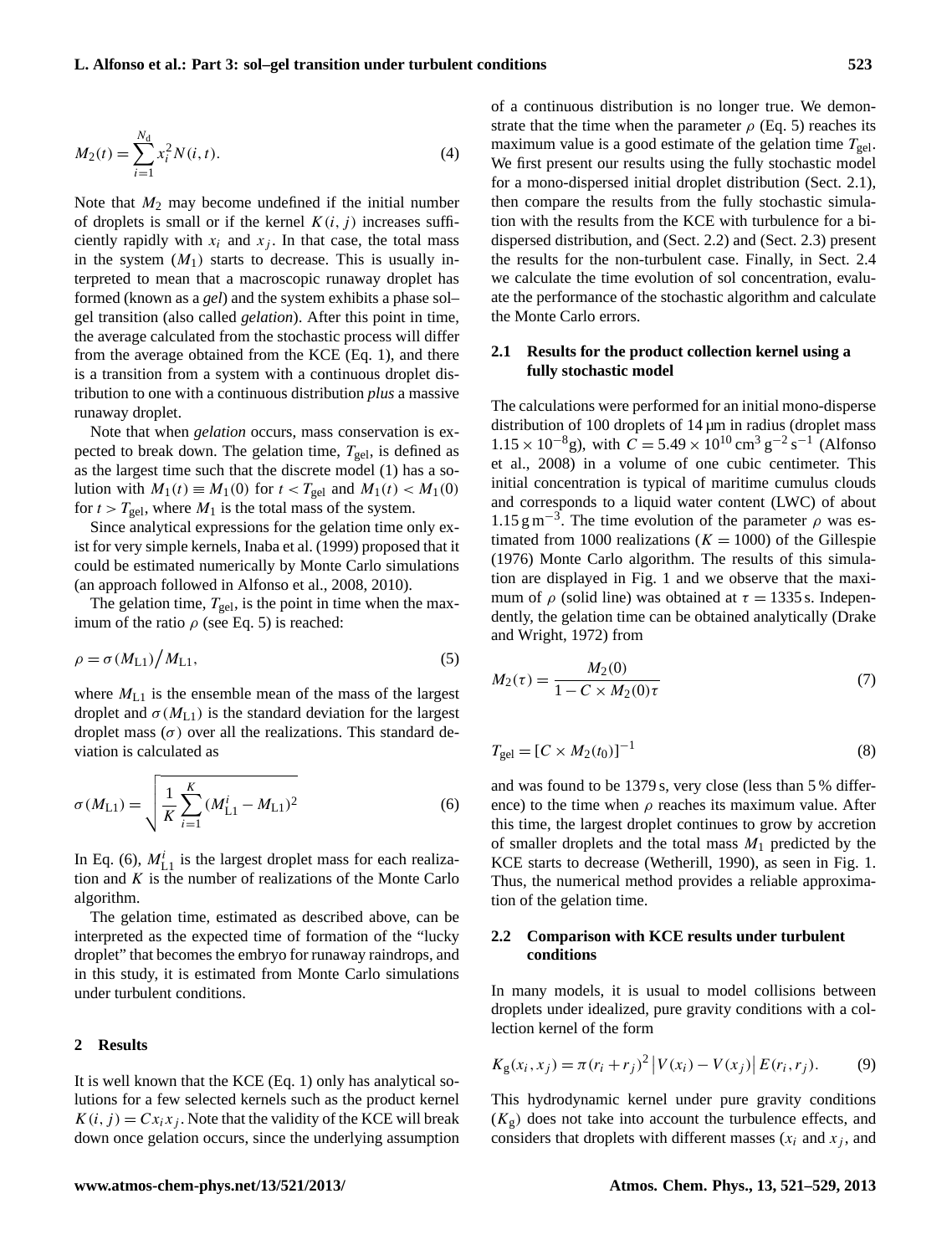

Fig. 1. Time evolution of the parameter  $\rho$  defined in Eq. (5) (dashed line and right axis) and the total mass (solid line and left axis) calculated from the numerical solution of the KCE. The results were obtained for the product kernel  $K(x, y) = Cxy$ ,  $(C =$  $5.49 \times 10^{10}$  cm<sup>3</sup> g<sup>-2</sup> s<sup>-1</sup>).

corresponding radii  $r_i$  and  $r_j$ ) have different settling velocities.

 $x_j$ ) as calculated in Pinsky et al. (2008) for a cumulonimbus, In turbulent air, the hydrodynamic kernel  $K<sub>g</sub>$  (Eq. 9) can be enhanced due to (a) an increase in relative velocity between droplets (transport effect) and (b) an increase in the collision efficiency (the droplet hydrodynamic interaction effect). These effects were considered by implementing the turbulence-induced collision enhancement factor  $P_{\text{Turb}}(x_i)$ , with dissipation rate  $\varepsilon = 0.1 \text{ m}^2 \text{ s}^{-3}$  and Reynolds number  $Re_{\lambda} = 2 \times 10^{4}$ , and for cloud droplets with radii  $\leq 21$  µm. Consequently, the turbulent collection kernel has the form

$$
K_{\text{Turb}}(x_i, x_j) = P_{\text{Turb}}(x_i, x_j) K_{\text{g}}(x_i, x_j). \tag{10}
$$

The simulation of collisions in a turbulent cloud was performed considering a cloud volume of  $1 \text{ cm}^3$  and an initial bi-dispersed droplet distribution: 150 droplets of 10  $\mu$ m in radius, and another 150 droplets of 12.6 µm in radius, corresponding to a LWC of 1.9  $\text{g m}^{-3}$ . Collision efficiencies  $E(r_i)$ ,  $r_i$ ) in Eq. (9) are calculated according to Hall (1980).

The evolution of the total mass obtained by solving the KCE (Eq. 1) numerically under these conditions is shown in Fig. 2 (solid line). Note that the total mass (expressed in % of the initial total mass) is no longer conserved after 1000 s. The behavior of the parameter  $\rho$  (Eq. 5) evaluated from 1000 realizations of the Monte Carlo algorithm is also shown in Fig. 2 (dashed line), indicating a maximum at 1055 s, again very close (about 5.5 % difference) to the time when the numerical solution of Eq. (1) breaks down. These results clearly indicate that the sol–gel transition and the formation of a runaway droplet took place around 1000 s and that the parameter  $\rho$  (Eq. 5) can be used as an estimator of the gelation time when realistic turbulence collection kernels are used.



Fig. 2. Time evolution of total mass calculated from the numerical solution of the kinetic collection equation (KCE) for turbulent collision–coalescence (solid line and left axis) and the parameter  $\rho$ (dashed line and right axis) estimated from the Monte Carlo algorithm.

# **2.3 Comparison with KCE results under non-turbulent, pure gravity conditions**

was found to be equal to 99.88% of the initial mass (see To emphasize the importance of the turbulence enhancement in the collection process, an additional simulation was performed for non-turbulent flow under the Earth's gravitational field with the same initial conditions as in Sect. 2.2. The total mass from the numerical integration of the KCE after 2000 s Fig. 3), illustrating mass conservation for this case. Furthermore, the parameter  $\rho$  (Eq. 5) estimated from the stochastic model never reaches its maximum, confirming that the sol–gel transition does not take place under these conditions. Therefore, the results suggest that the collision–coalescence process under non-turbulent conditions does not show a sol– gel phase transition for time intervals relevant to the problem under discussion (warm rain initiation), with no generation of a runaway droplet.

# **2.4 Time evolution of sol concentration and performance of the Monte Carlo algorithm**

In order to check the performance of the Monte Carlo algorithm for the turbulent collection kernel (Eq. 10), the ensemble averages (at each time) for the sol concentration over 1000 realizations were compared with the numerical solution of the KCE. As can be observed in Fig. 4, the time evolution of the sol concentration predicted by the two models was almost identical until the sol–gel transition approaches and the breakdown of the KCE takes place.

Although this is a good check of the Monte Carlo algorithm, a formal statistical test (Z-test) test was applied to check whether the solution obtained from the deterministic KCE and the averages over 1000 realizations of the Monte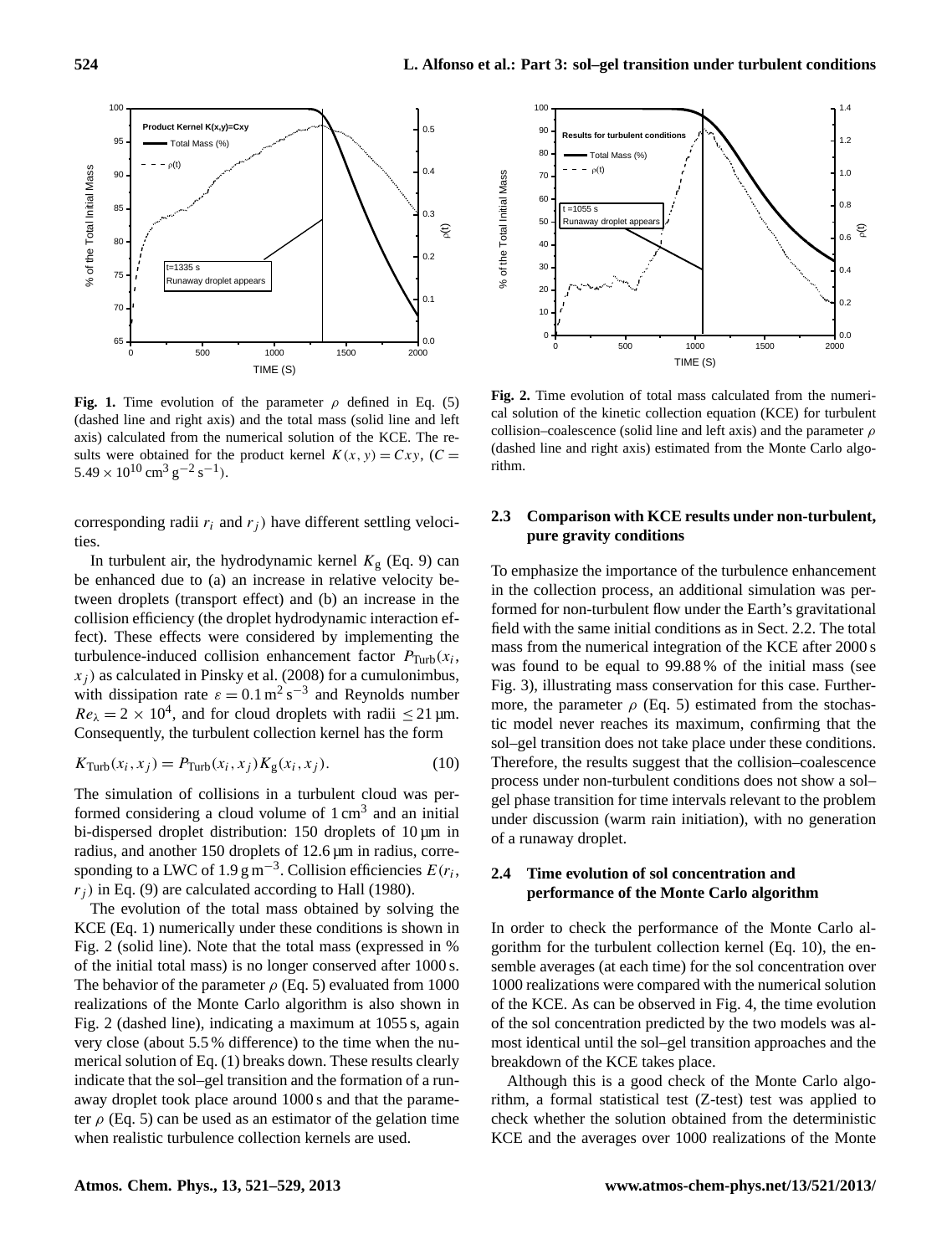

 $\mathcal{L}$  3. Same as Fig. 2 but for the pure gravity case. **Fig. 3.** Same as Fig. 2 but for the pure gravity case.

Carlo method are equal. The null hypothesis would be  $H_0$ :  $\langle N \rangle = N_{KCE}$ , where  $N_{KCE}$  is the sol concentration calculated from the KCE, and  $\langle N \rangle$  is the true stochastic average calculated using the Monte Carlo method (Eq. 11)

$$
\langle N \rangle = \frac{1}{K} \sum_{i=1}^{K} N^i \tag{11}
$$

mately 900 s due to the breakdown of the deterministic KCE In Eq. (11),  $N^i$  is the sol concentration for each Monte Carlo realization. As expected, at a 5 % significance level, the null hypothesis H<sub>0</sub>:  $\langle N \rangle = N_{KCE}$  is rejected only after approxias the sol–gel transition approaches.

Following Gillespie (1975b), the errors of the Monte Carlo algorithm were calculated in order to check the accuracy in the calculation of Eq. (11). They were estimated as the rms (root mean square) of the fluctuations that may be expected to occur about the average (Eq. 11). Then, for the rms fluctuations we have

$$
\sigma(N(t)) = \left\{ \frac{1}{K} \sum_{i=1}^{K} \left[ N^{i}(t) \right]^{2} - \left[ \frac{1}{K} \sum_{i=1}^{K} N^{i}(t) \right]^{2} \right\}
$$

$$
= \left\langle N^{2} \right\rangle - \left\langle N \right\rangle^{2}, \qquad (12)
$$

where  $\langle N \rangle$  is the ensemble average calculated according to Eq. (11). The fluctuations about the average are displayed in Fig. 5 as vertical bars together with the time evolution of the sol concentration obtained from the Monte Carlo simulations. If the condition

$$
\sigma(N(t))/\langle N(t)\rangle \ll 1\tag{13}
$$

is fulfilled, then the results found in separate realizations will be practically identical (Gillespie, 1975b) and the estimate  $\langle N \rangle$  will be sufficiently accurate. The ratio (13) was calculated in the time interval [0, 1000] and the condition was always fulfilled (See Fig. 5), corroborating the accuracy of the calculations of  $\langle N \rangle$  for the turbulent collection kernel.



Fig. 4. Time evolution of the sol concentration obtained from the numerical solution of the kinetic collection equation (solid line) and from the Monte Carlo algorithm (crosses).



Fig. 5. Time evolution of the sol concentration obtained from Monte  $\epsilon$ <sup>2</sup>,  $\epsilon$ <sup>3</sup>, and the average (vertical bars and the ratio of  $\epsilon$  and  $\epsilon$   $\epsilon$   $\epsilon$   $\epsilon$   $\epsilon$ Carlo algorithm (crosses and left axis) fluctuations about the average (vertical bars and left axis) and the ratio  $\sigma(N(t))/\langle N(t) \rangle$  (solid line and right axis).

## **3 Discussion and conclusions**

One of the outstanding problems in cloud physics is to explain how raindrops can grow by condensation and collision– coalescence in times as short as 20 min. In order to form a raindrop with a radius of 1mm in a warm cloud, a total of  $10<sup>5</sup>$  droplets with radius of 10 µm must collide and coalesce.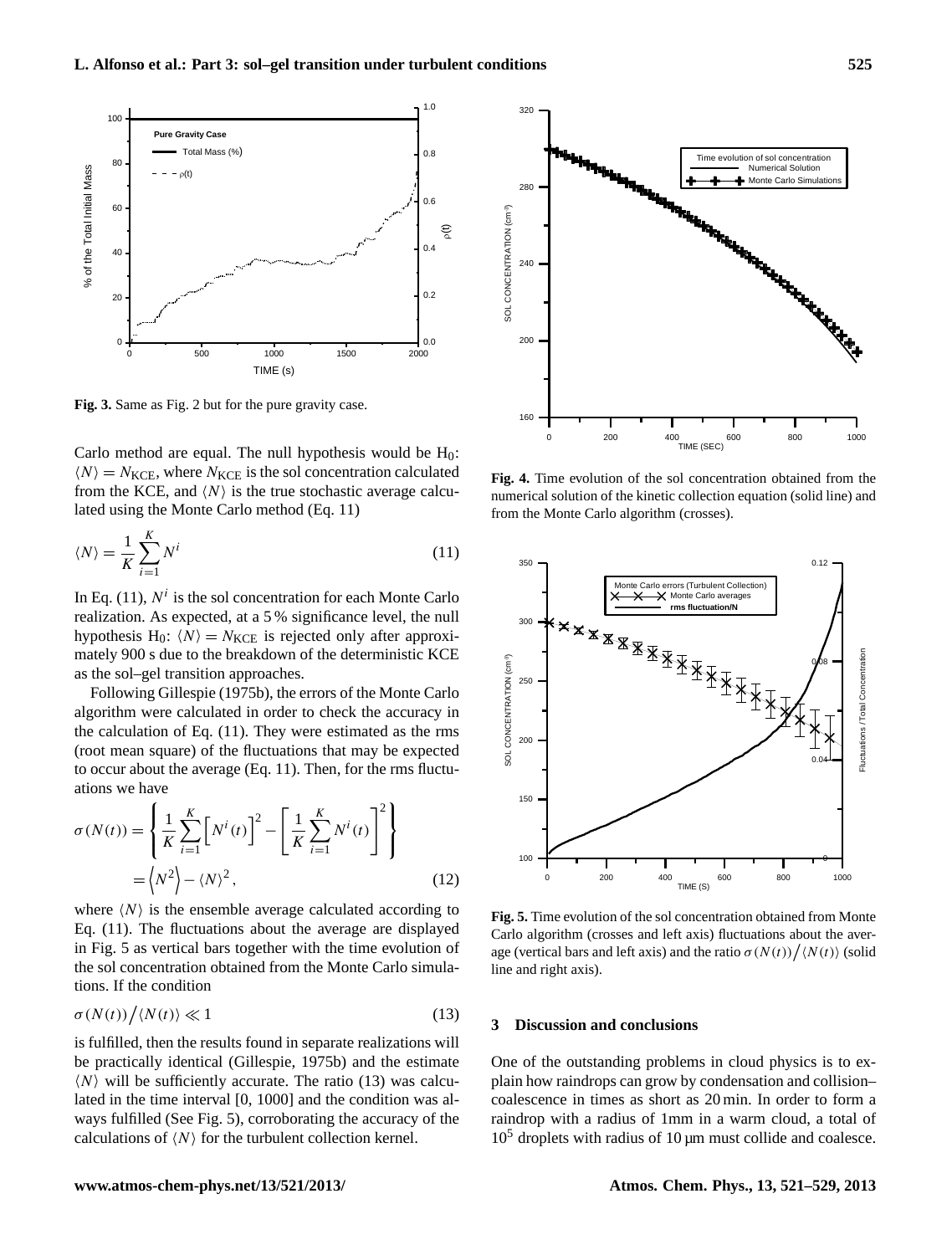

Fig. 6. Time evolution of the ensemble means over all the realizations for the largest (solid line) and second largest (dashed line) droplet masses (expressed in multiples of a 10 µm droplet mass) for the turbulent case.

When droplets are small and of uniform size, collisions between them are not very efficient and collision events do not occur with the required rate to produce raindrops until some of the droplets grow to a radius of about  $20 \mu m$ .

formation of raindrops. To further clarify this point, we cal-The fully stochastic turbulent process presented in this study generates a "lucky droplet" that grows faster than the rest of the droplet population. The appearance of a runaway droplet after gelation is a possible mechanism to explain the culate the time evolution of the mass of the largest droplet and second largest droplets as ensemble averages over all the realizations of the fully stochastic simulations. Figure 6 shows the results for the turbulent case, clearly indicating a significant gap between the mass of the largest and second largest droplets after 1000 s. In contrast, the difference in mass in the non-turbulent, pure gravity case shown in Fig. 7 remains much smaller and with no runaway behavior.

The gelation time (Eq. 5) estimated from a set of random realizations constitutes an expected value for the time of the formation of the runaway droplet and has to be compared with the deterministic result obtained from the KCE for a particular system. However, the gelation time is a stochastic variable whose empirical distribution can be calculated from the different realizations of the Monte Carlo algorithm. The problem here is to find a criterion to assess whether a system (for each individual realization) is in runaway growth. For example, Malyshkin and Goldman (2001) declare runaway growth when the coalescence rate of the largest particle is 50 % of the total coalescence rate. Aldous (1997) estimated the runaway time from Monte Carlo simulations via the maximum (over time) of the size of the second largest droplet. A very suitable indicator (Ormel et al., 2010) is  $M_1/M_2$ , i.e. the ratio between the mass of the largest to the second largest



**Fig. 7.** Same as Fig. 4 but for the pure gravity case.



Fig. 8. Time evolution of  $M_1/M_2$  (ratio between the largest and the second largest droplet) for one of the realizations of the stochastic process for the turbulent case.

of the realizations). Thus, an empirical distribution for the droplet in the system. When this ratio increases, the system is in runaway growth, otherwise it is not. We have estimated the time evolution of the ratio  $M_1/M_2$  from each realization to determine the time when this ratio started to increase (Fig. 8 shows the time evolution of the ratio  $M_1/M_2$  for one gelation times was obtained by generating 1000 realizations of the Monte Carlo algorithm (Fig. 9). A similar approach was taken to generate the distribution for the runaway particles radii at the gelation time (Fig. 10).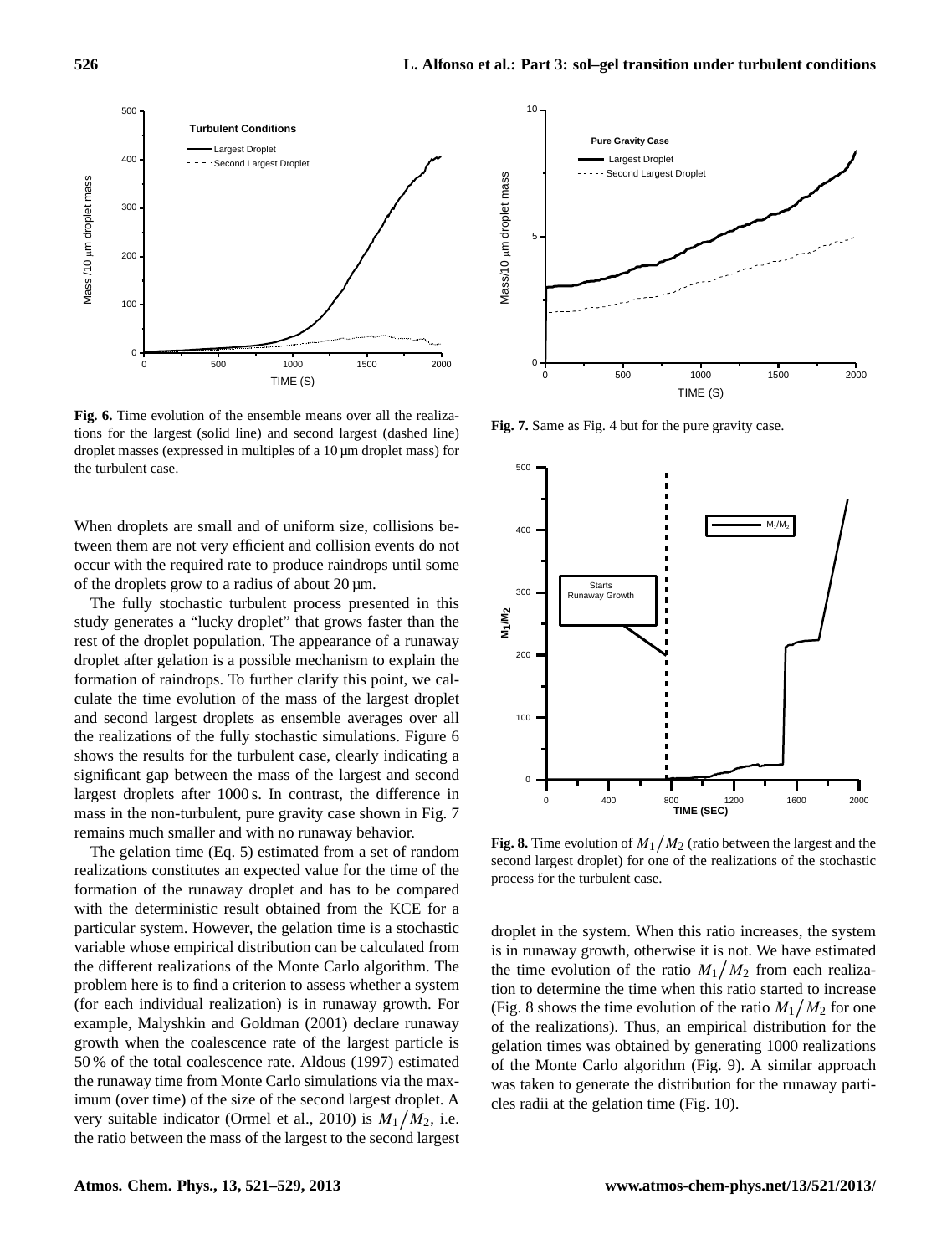

turbulent case. The results were generated from 1000 realizations of the Monte Carlo algorithm. **Fig. 9.** Empirical distribution for the gelation times obtained for the



Fig. 10. Empirical distribution for the radius of the runaway droplets. The results were generated from 1000 realizations of the Monte Carlo algorithm.

the exponentially distributed times between collisions. They Kostinski and Shaw (2005) present a distribution of the time to produce drizzle by calculating the convolution of found the distribution of  $T_{N_c} = \sum^{N_c}$  $\sum_{i=1} t_i$ , with  $N_c$  fixed, where the  $t_i$  are the times between droplet collisions and  $N_c$  the number of collisions, which have an exponential distribution.

However, in our case the value of  $N$  varies, as the number of collisions required to form a runaway droplet is different for each realization of the Monte Carlo process.

The fully stochastic simulations under turbulent conditions performed here include a collision enhancement factor for collisions between droplets with radii  $\leq 21 \,\mu$ m, so the role of turbulence in producing the runaway droplet is likely underestimated in the present study. Since the nucleation and condensation processes are not yet included in this model, future developments will attempt to include the combined effect of turbulent collection and condensation (McGraw and Liu, 2003) on droplet growth.

# **Appendix A**

### **The Monte Carlo algorithm**

The stochastic algorithm developed by Gillespie (1976) for chemical reactions was reformulated to simulate the kinetic behavior of aggregating systems by Laurenzi et al. (2002) by defining species as a type of aggregate with a specific size and composition. We have applied this formulation to droplets of different sizes under turbulent conditions.

Within this framework, there is a unique index  $\mu$  for each pair of droplets  $i$ ,  $j$  that may collide. For a system with  $N$ species  $(S_1, S_2, ..., S_N)$ ,  $\mu \in \frac{N(N+1)}{2}$ . The set  $\{\mu\}$  defines the total collision space, and is equal to the total number of possible interactions. With this set the collision probability density function  $P(\tau,\mu)$  can be determined. This quantity is defined by

 $P(\tau,\mu) d\tau \equiv$  Probability that at time *t* the next collisionin

volume *V* will occur in the infinitesimal interval

 $(t + \tau, t + \tau + d\tau)$  and will be a  $\mu$  collision.

Gillespie (1976) derived this probability density function for a system of N species as

$$
P(\tau, \mu) d\tau = a_{\mu} \exp\left(-\sum_{j=1}^{\frac{N(N+1)}{2}} a_j \tau\right)
$$
 (A1)

Here  $\mu \in \frac{N(N+1)}{2}$ . The functions  $a_{\mu}$  are calculated according to

 $a(i, j) = V^{-1} K(i, j) n_i n_j dt \equiv Pr$  {Probability that two

unlike particles *i* and *j* with populations (number of particles)

 $n_i$  and  $n_j$  will collide within the imminent time interval  $\left\{ (A2)$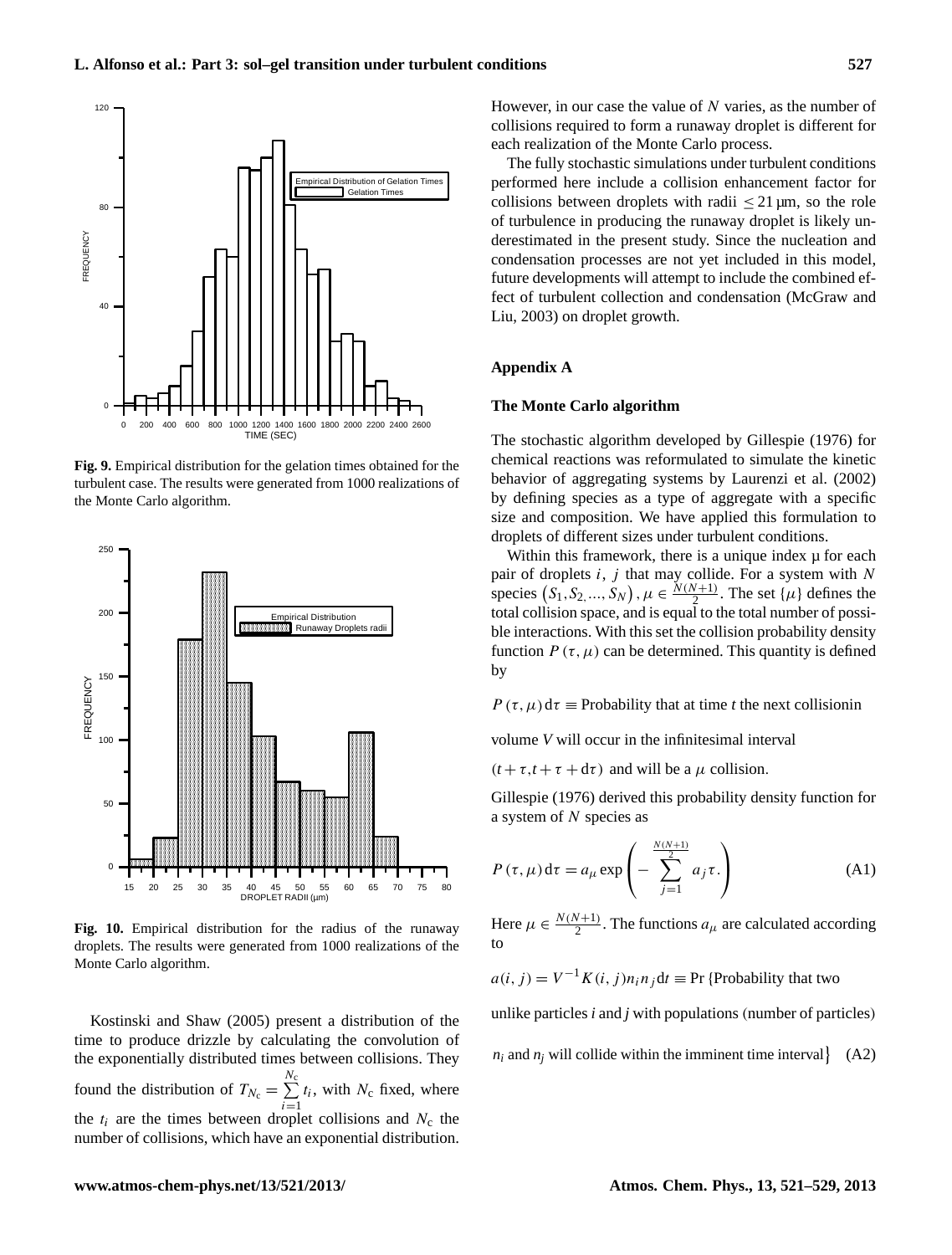$$
a(i, i)=V^{-1}K(i, i)\frac{n_i(n_i-1)}{2}dt
$$
 =Pr {Probability that

two particles of the same species *i* with population (number

of particles)  $n_i$  collide within the imminent time interval $($ A3 $)$ 

The collision probability density function is the basis of the Monte Carlo algorithm. To calculate the evolution of the system, two random numbers  $\tau$  and  $\mu$  must be generated. Equation (A1) leads directly to the answers of the aforementioned questions. First, we estimate the probability distribution as a function of time by summing  $P(\tau,\mu) d\tau$  (Eq. A1) over all possible collisions  $(\mu)$ , which results in

$$
P_1(\tau) d\tau = \sum_{\mu=1}^{\frac{N(N+1)}{2}} P(\tau, \mu) = \sum_{\mu=1}^{\frac{N(N+1)}{2}} a_{\mu} \exp\left(-\sum_{\nu=1}^{\frac{N(N+1)}{2}} a_{\nu} \tau\right)
$$
  
=  $\alpha \exp(-\alpha \tau) d\tau$  (A4)  
with  $\alpha = \sum_{\mu=1}^{\frac{N(N+1)}{2}} a_{\nu}$ .

 $\nu=1$ The probability function for reactions can be obtained in a similar way, by integrating the probability density function (pdf)  $P(\tau,\mu) d\tau$  over all  $\tau$  from 0 to  $\infty$ , which results in

$$
P_2(\mu) = \frac{a_\mu}{\alpha}.\tag{A5}
$$

Equation (A4) shows that the probability of a collision in time follows an exponential distribution. In order to obtain a random pair  $(\tau, \mu)$ , according to the probability density function  $P(\tau,\mu)$  we first generate a random number  $r_1$  distributed uniformly in the interval  $(0,1)$ ; then the inversion method to obtain random numbers is applied. In the inversion method this random number is taken as the probability of a collision in the time period  $\tau$  according to  $P_1(\tau)$ . This probability is obtained by integrating  $P_1(\tau)$  from 0 to  $\tau$ :

$$
r_1 = \int_{0}^{\tau} P_1(z) dx = \int_{0}^{\tau} \alpha \exp(-\alpha z) dz = 1 - \exp(-\alpha \tau) (A6)
$$

Considering that  $1 - r_1 = r_1^*$  is also a uniformly distributed random number in the interval [0,1], then the time  $\tau$  can be calculated from Eq. (9) in the form

$$
\tau = \frac{1}{\alpha} \ln \left( \frac{1}{r_1^*} \right). \tag{A7}
$$

The collision number  $\mu$  is calculated similarly. A random number  $r_2$  uniformly distributed in the interval  $(0,1)$  is generated. Then the pdf  $P_2(v)$  Eq. (A5) must be integrated over  $\nu$  until the sum of the  $\mu$  probability exceeds the random number  $r_2$ . The inequality to obtain the collision index  $\mu$  has the form (Gillespie, 1976)

$$
\sum_{\nu=1}^{\mu-1} a_{\nu} < r_2 \alpha \le \sum_{\nu=1}^{\mu} a_{\nu}.\tag{A8}
$$

The former results lead to Gillespie's direct algorithm:

- 1. Initialize (set initial numbers of species, set  $t = 0$ , set stopping criteria).
- 2. Calculate the function  $a_{\mu}$  for all  $\mu$ .
- 3. Choose  $\tau$  according to the exponential distribution  $P_1(\tau) = \alpha \exp(-\alpha \tau) d\tau.$
- 4. Calculate  $\mu$  according to the distribution  $P_2(\mu) = \frac{a_\mu}{\alpha}$  $\frac{i\mu}{\alpha}$ .
- 5. Change the numbers of species to reflect the event of a collision.
- 6. If stopping criteria are not met, return to step 2.

*Acknowledgements.* This study was funded by grants SEP-CONACYT 62071 and SEP-CONACYT 131879 from the Consejo Nacional de Ciencia y Tecnología de Mexico, PAPITT-IN105811 and ICyTDF/211/2010.

Edited by: T. Garrett

### **References**

- Aldous, D.: Emergence of the giant component in special Marcus-Lushnikov process, [http://www.stat.berkeley.edu/users/aldous,](http://www.stat.berkeley.edu/users/aldous) 1997.
- Alfonso, L., Raga, G. B., and Baumgardner, D.: The validity of the kinetic collection equation revisited, Atmos. Chem. Phys., 8, 969–982, [doi:10.5194/acp-8-969-2008,](http://dx.doi.org/10.5194/acp-8-969-2008) 2008.
- Alfonso, L., Raga, G. B., and Baumgardner, D.: The validity of the kinetic collection equation revisited – Part 2: Simulations for the hydrodynamic kernel, Atmos. Chem. Phys., 10, 7189–7195, [doi:10.5194/acp-10-7189-2010,](http://dx.doi.org/10.5194/acp-10-7189-2010) 2010.
- Bayewitz, M. H., Yerushalmi, J., Katz, S., and Shinnar, R.: The extent of correlations in a stochastic coalescence process, J. Atmos. Sci., 31, 1604–1614, 1974.
- Drake, R. L. and Wright, T. J.: The Scalar Transport Equation of Coalescence Theory: New Families of Exact Solutions, J. Atmos. Sci., 29, 548–556, 1972.
- Gillespie, D. T.: Three models for the coalescence growth of cloud drops, J. Atmos. Sci., 32, 600–607, 1975a.
- Gillespie, D. T.: An exact method for numerically simulating the stochastic coalescence process in a cloud, J. Atmos. Sci., 32, 1977–1989, 1975b.
- Gillespie, D. T.: A general method for numerically simulating the stochastic time evolution of coupled chemical reactions, J. Comput. Phys., 22, 403–434, 1976.
- Hall, W. D.: A detailed microphysical model within a twodimensional dynamic framework: Model description and preliminary results, J. Atmos. Sci., 37, 2486–2507, 1980.
- Inaba, S., Tanaka, H., Ohtsuki, K., and Nakazawa, K.: Highaccuracy statistical simulation of planetary accretion: I. Test of the accuracy by comparison with the solution to the stochastic coagulation equation, Earth Planet. Space, 51, 205–217, 1999.
- Khain, A., Ovtchinnikov, M., Pinsky, M., Pokrovsky, A., and Krugliak, H.: Notes on the state-of-the-art numerical modeling of cloud physics, Atmos. Res. 55, 159–224, 2000.